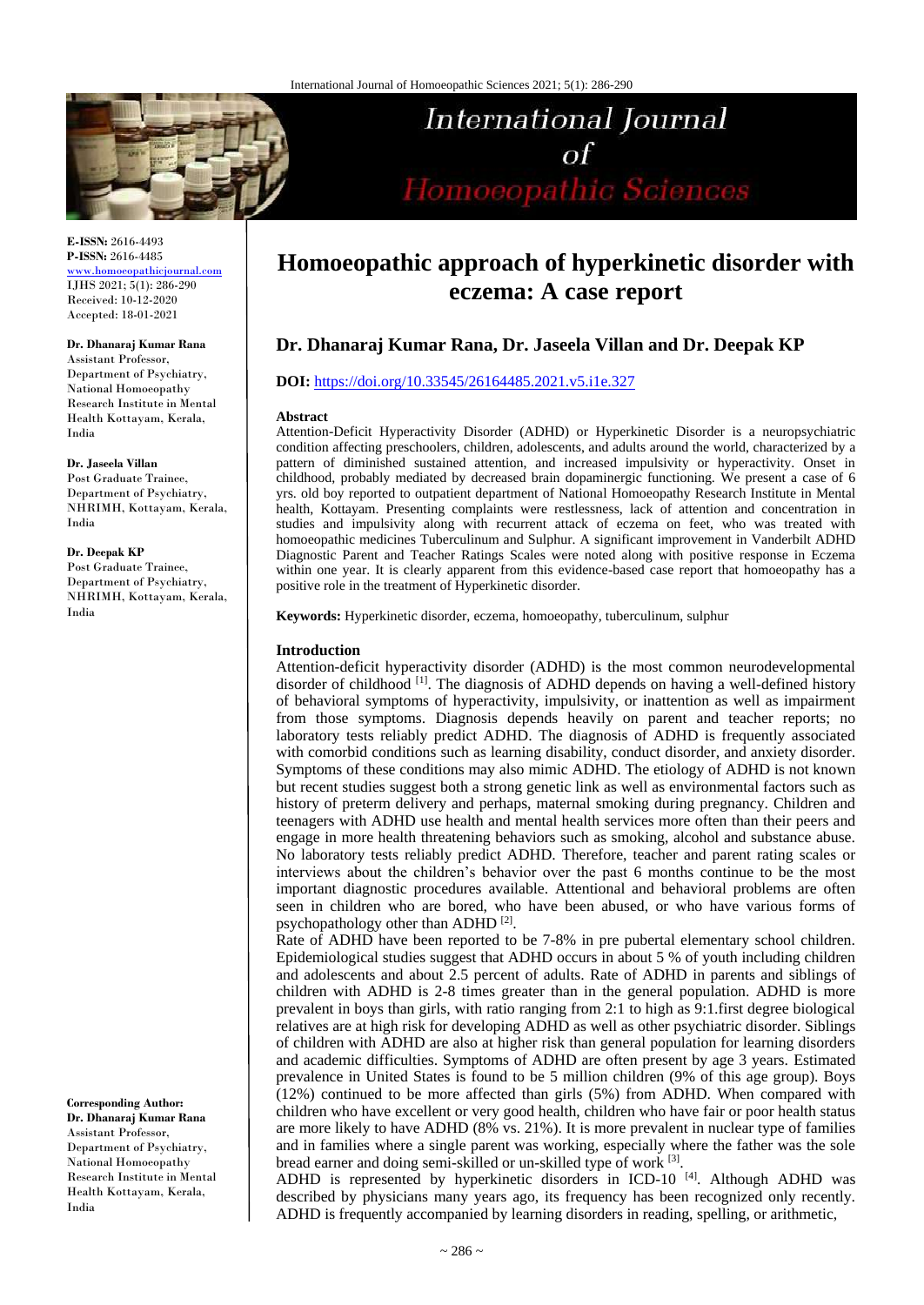and by other behavior and emotional disorders as well. Child psychiatrists used to believe that the symptoms of ADHD diminished and disappeared as children grew older, but it is now recognized that ADHD is not a passing childhood disorder but is serious and can often be lifelong, with the symptoms frequently persisting into adolescence and adult life [5].

Commonly used scales to assess ADHD are, Child Behavior Checklist (CBCL) and the Conners Parent and Teacher ratings scales, Vanderbilt ADHD Diagnostic Teacher and Parent Rating Scale<sup>[6]</sup>.

# **Case proper**

A6 year old male child presented with the complaints of restlessness, obstinacy, lack of attention and concentration, impulsivity, lack of interest in studies, easily angered, screams when angered, disobedient to what is said to him. Mother noticed hyperactivity at the age of 4 years. Teachers also used to complain about his restlessness, lack of attention and concentration in studies.

#### **Past history**

Recurrent attacks of eczema on feet since early childhood and took conventional local application with timely relief.

#### **Family history**

Father and Paternal Grandmother having Diabetes and Hypertension. Maternal Grandfather having hypertension and cerebrovascular accident. Uncle is having Psoriasis.

#### **Birth history**

Full Term Normal Delivery. Birth cry present. Birth weight 2.8 kg. All milestones were normal except talk. Weaning at the age of 6 months. No prenatal and postnatal complications. Mother was physically and mentally stable during pregnancy.

#### **Mental generals**

Artistic+++, Restlessness, lack of attention and concentration, obstinate

#### **Physical generals**

His appetite and thirst were reduced, desire sweets+,

chocolates++, pickle and spicy food. Aversion to vegetables. Bowel and bladder normal. Sweat –profuse, non-offensive. Thermal reaction of patient is ambithermic

#### **General physical examination**

Patient is moderately built and moderately nourished, No pallor, cyanosis, icterus, clubbing, oedema and pallor, cyanosis, icterus, clubbing, oedema and lymphadenopathy. Temperature: 98.6º F. (Afebrile), Height: 130 cms, Weight: 30 kgs, Pulse rate: 70 bpm, Respiratory cycle: 18 cpm.bp-110/80 mm of hg

# **Mental status examination**

Patient was conscious and co-operative. He was very restless and irritable during the time of interview. He was frequently getting up from his seat. Eye to eye contact maintained properly, Speech was normal in tone and volume but rate was increased. Prematurely answering before questions are completed. Affect-appropriate, mood-irritable. No delusions and hallucinations. He was well oriented to time, place and person. Memory was good. Attention and concentration reduced and judgement intact. Insight-grade 1.

#### **Investigations**

R/E Blood Examination - All parameters were within normal limit.

#### **Clinical diagnosis**

Hyperkinetic Disorder (F90)

#### **Analysis of the case**

The case was repertorised to select the similimum. As per the totality of the case TUBERCULINIM 1M single dose was prescribed followed by placebo with slight improvement of symptoms, but reappearance of eczema on both feet were noted. Eruptions were dry with severe itching <night. By considering the present symptomatology, SULPHUR 1M/1D was prescribed. There was progressive reduction in symptoms of hyperactivity along with symptoms of eczema. In this case Vanderbilt ADHD diagnostic parent and teacher scales were used and the results shown in the Figure 1 and follow up of the case given in table 1.



**Fig 1:** Scoring on vanderbilt ADHD diagnostic parent and teacher rating scales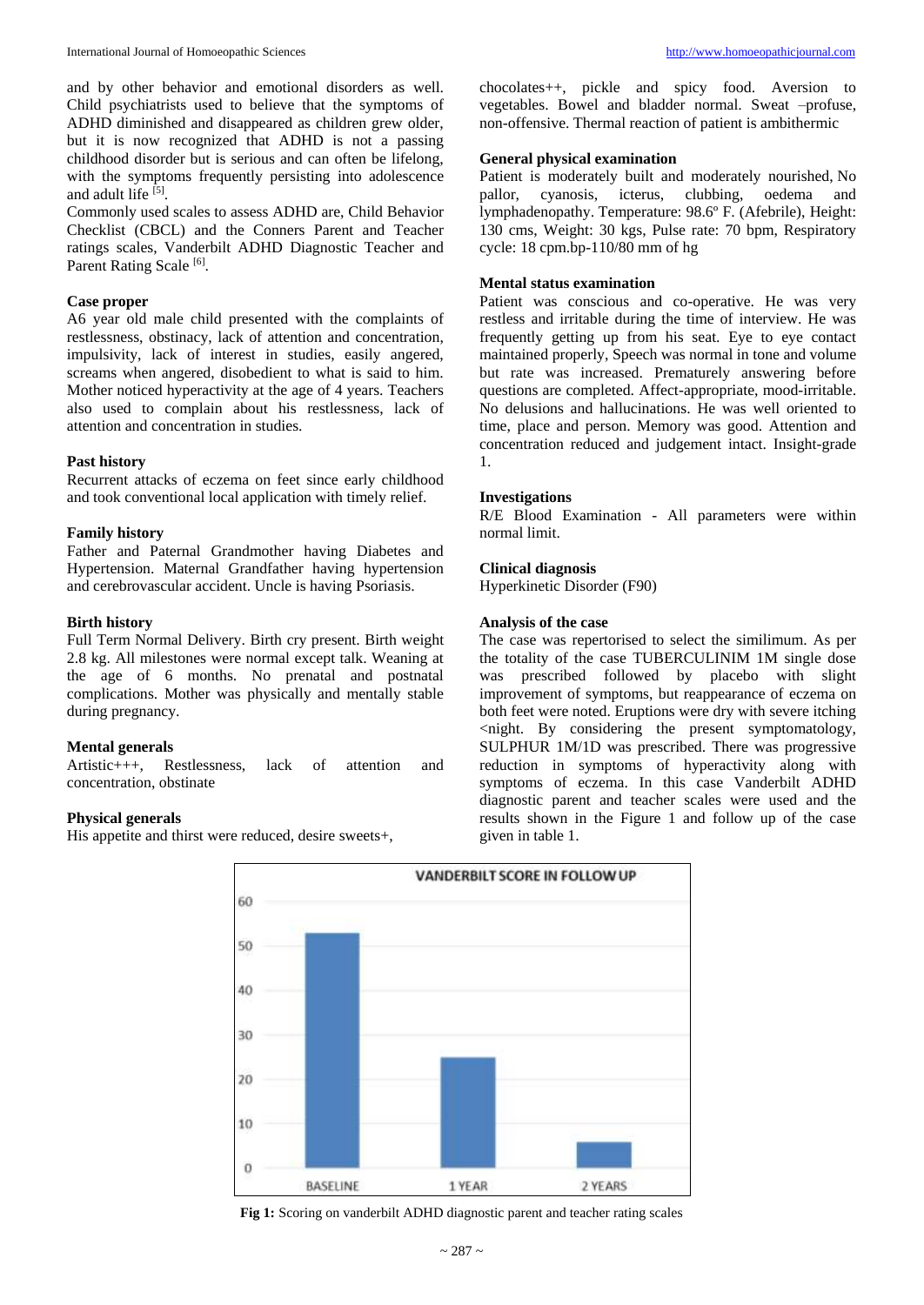#### **Repertorial totality**

- **MIND-** Concentration difficult, children in
- **MIND-** Art ability for
- **MIND-Talking slow, learning to talk**
- **MIND-Obstinate**
- **STOMACH- Thirstless**
- **PERSPIRATION-Profuse**
- **GENERALS-Restlessness**
- GENERALS- Food and drinks- pickles desire
- GENERALS- Food and drinks- chocolates desire
- GENERALS- Food and drinks- vegetables-aversion

## **Justification of repertory**

Considering the above symptomatology, repertorisation done with RADAR Software, it is shown in figure 2.



**Fig 2:** Repertory sheet

#### **Reportorial analysis**

- $\blacksquare$  Sulphur- 33/18
- Phosphorus- 27/18
- **Tuberculinum- 34/17**
- Staphysagria- 23/16
- Carcinosinum- 16/16
- China- 35/15
- Calcarea carb- 32/15

#### **Selection of medicine**

After repertorization Tuberculinum selected as similimumby considering the materia medica also, which coversrestlessness, obstinacy, artistic ability, sweet desire and slow in learning to talk.

#### **Prescription**

Tuberculinum 1M/1Don 13/04/2018.

**Table 1:** Prescription with follow-up

| Follow-up date | <b>Indications for prescription</b>                  | <b>Medicine with dose</b> |
|----------------|------------------------------------------------------|---------------------------|
| 16/07/2018     | Lack of concentration                                | Placebo                   |
|                | Restlessness                                         |                           |
|                | Disobedient                                          |                           |
|                | Lack of interest at studies                          |                           |
|                | Anger slightly reduced                               |                           |
| 16/10/2018     | Anger reduced                                        | Tuberculinum 1M/1 dose    |
|                | Restlessness slightly decreased                      |                           |
|                | Appetite improved                                    |                           |
|                | Interest in studies slight improvement               |                           |
|                | Itching dry eruptions on feet reappeared.            |                           |
| 30/01/2019     | Anger reduced                                        | Placebo                   |
|                | Restlessness slightly decreased                      |                           |
|                | Appetite good                                        |                           |
|                | Interest in studies improved                         |                           |
|                | Concentration improved                               |                           |
|                | Itching, dry eruptions on feet increased             |                           |
| 03/04/2019     | Dry skin eruptions on feet with black discoloration. | Sulphur 1M/1D             |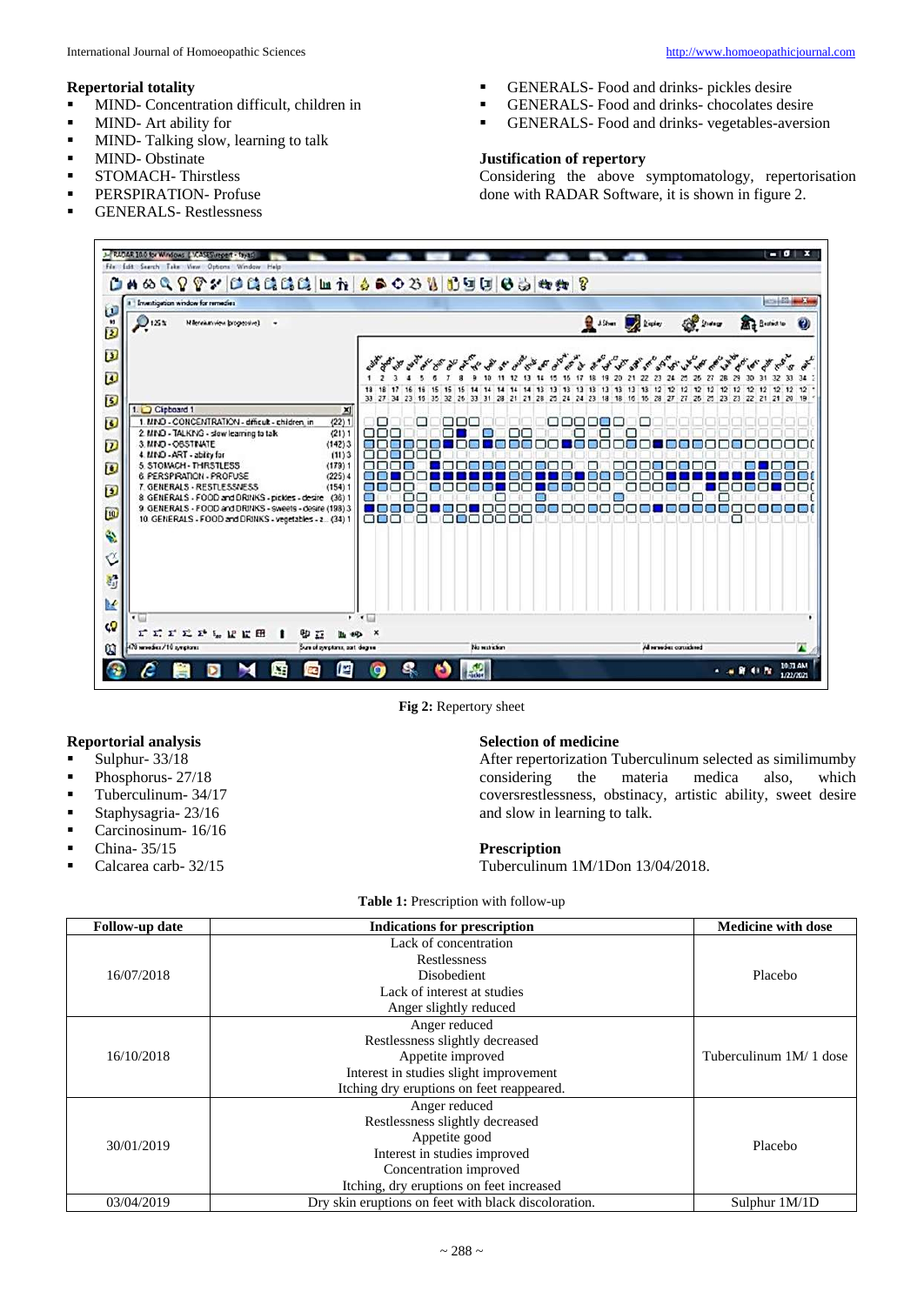|            | Itching <night.< th=""><th></th></night.<>                            |         |
|------------|-----------------------------------------------------------------------|---------|
|            | Restlessness decreased                                                |         |
|            | Appetite good                                                         |         |
|            | Interest in studies improved                                          |         |
|            |                                                                       |         |
|            | Concentration improved                                                |         |
| 29/07/2019 | Itching slightly reduced.                                             | Placebo |
|            | Black eruptions on dorsum of both feet.                               |         |
|            | Restlessness decreased                                                |         |
|            | Appetite good                                                         |         |
|            | Interest in studies improved                                          |         |
|            | Concentration improved                                                |         |
|            | Itching reduced.                                                      |         |
|            | Black eruptions on dorsum of both feet persist.                       |         |
|            | Restlessness decreased                                                |         |
| 28/10/2019 | Appetite good                                                         | Placebo |
|            | Interest in studies improved                                          |         |
|            | Concentration improved                                                |         |
|            |                                                                       |         |
|            | Itching markedly reduced.                                             |         |
|            | Black eruptions on dorsum of both feet persist.                       | Placebo |
| 01/01/2020 | Patient is restless                                                   |         |
|            | Appetite good                                                         |         |
|            | Interest in studies improved                                          |         |
|            | Attention and Concentration improved                                  |         |
|            | Itching markedly reduced.                                             |         |
|            | Black eruptions on dorsum of both feet persist.                       |         |
| 04/04/2020 | Patient is restless                                                   | Placebo |
|            | Appetite good                                                         |         |
|            | Interest in studies improved                                          |         |
|            | Attention and Concentration improved                                  |         |
| 15/07/2020 | Itching relieved.                                                     |         |
|            | Black eruptions on dorsum of both feet persist.                       | Placebo |
|            | Restlessness reduced.                                                 |         |
|            | Appetite good                                                         |         |
|            | Interest in studies improved                                          |         |
|            | Attention and Concentration improved                                  |         |
|            |                                                                       |         |
| 14/10/2020 | No itching.                                                           |         |
|            | Black discoloration and eruptions on dorsum of both feet disappeared. | Placebo |
|            | Restlessness reduced.                                                 |         |
|            | Appetite good                                                         |         |
|            | Interest in studies improved                                          |         |
|            | Attention and Concentration improved                                  |         |



**Fig 3:** Before treatment **Fig 4:** After treatment